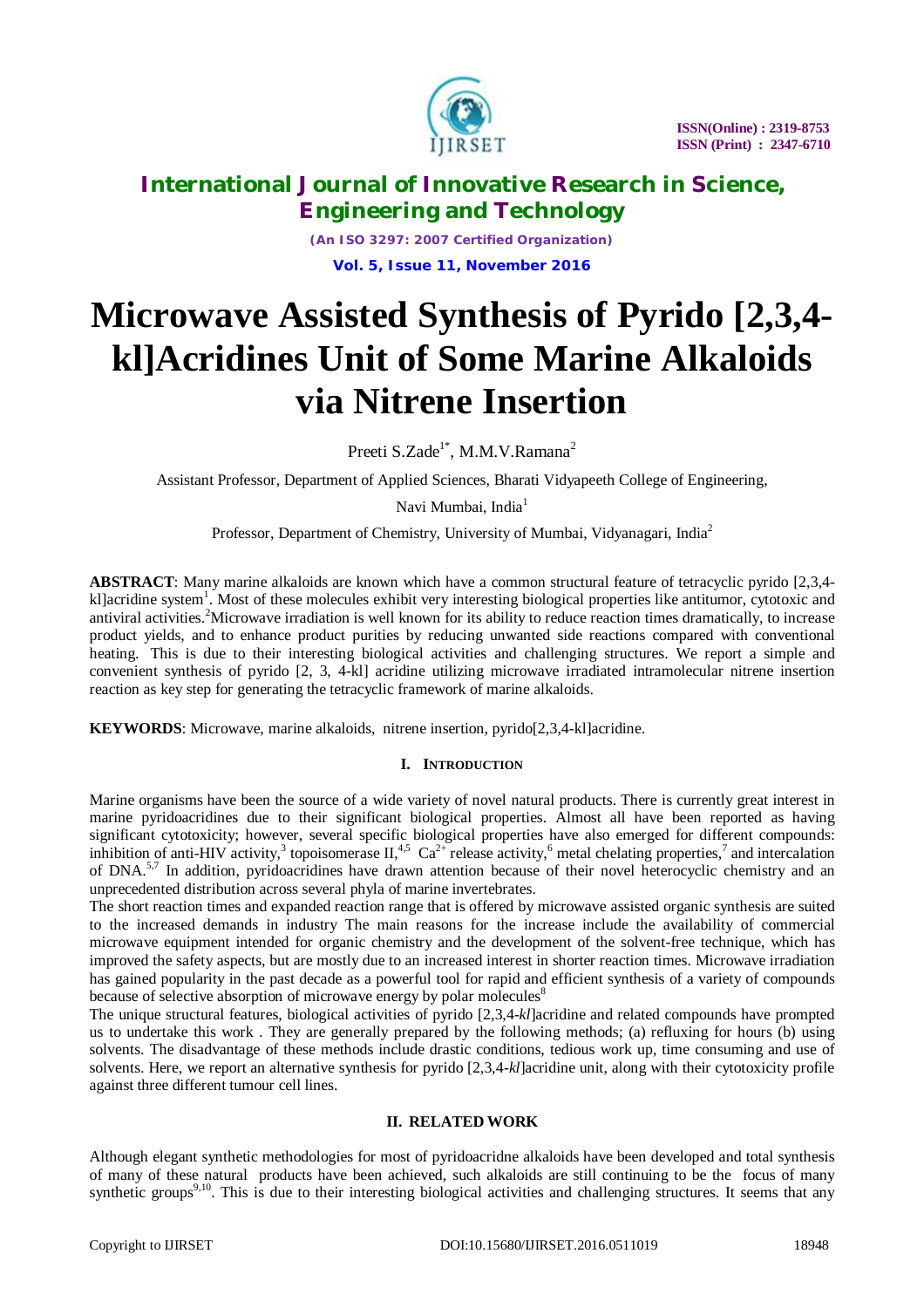

*(An ISO 3297: 2007 Certified Organization)*

## **Vol. 5, Issue 11, November 2016**

contribution toward the synthesis of pyridoacridines units is worthwhile since most of the strategies involve the synthesis of such units. In addition, pyridoacridines have drawn attention because of their novel heterocyclic chemistry and an unprecedented distribution across several phyla of marine invertebrates.

#### **III.MATERIALS AND METHODS**

The melting points were determined using capillary tube and are uncorrected. The FTIR spectra were recorded on Spectrum One Perkin Elmer (US). The  ${}^{1}H$  NMR spectra were recorded on a Bruker AVANCE (300 MHz) spectrometer (with TMS as internal reference). <sup>13</sup>C NMR spectra were recorded on Bruker AVANCE (75MHz) spectrometer. Mass spectra were recorded on API-3000 MD-series (US). Elemental analyses were carried out in EA 3000, Euro Vector, Italy. The purity of the compounds was checked by TLC on pre-coated  $SiO<sub>2</sub>$  gel (200mesh).

#### **IV. RESULTS AND DISCUSSION**

The synthesis of this important pyridoacridines intermediate (19) (Figure-1) has been achieved in 7 steps with overall 76% yield. Our synthesis stared with the condensation of commercially available benzoylacetic ethyl ester and 2 methoxy -5-nitrobenzenamine which led to the formation of the amide(5) in 81% yield. Such a condensation reaction is carried out by heating for longer time in a Dean stark apparatus. Hence, we have to carry out in a **microwave** oven to decrease the time required for condensation. In the electromagnetic spectrum the microwave radiation region is located between infrared radiation and radio-waves**11,12** . In order to avoid interference with these systems, the household and industrial microwave ovens operate at a fixed frequency of 2.45 GHz.**13,14** The energy of the quantum involved can be calculated by the Planck's law  $E = h v$  and is found to be 0.3 cal mol<sup>-1</sup>. In microwave heating, the substance must possess a dipole moment. A dipole is sensitive to external electric field and tries to align itself with the field by rotation. If submitted to an alternating current, the electric field is inversed at each alterance and therefore dipoles tend to move together to follow the inversed electric field. Such a characteristic induces rotation and friction of the molecules, which dissipates as internal homogeneous heating.



Fig.1:Compound (19)

The cyclization of the corresponding product with  $80\%$  H<sub>2</sub>SO<sub>4</sub>, which smoothly yielded the quinolinone(7) in 49% yield. After constructing the quinolinone ring successfully, we concentrated on building the last ring, utilizing the intramolecular nitrene insertion methodology. Conversion of quinolinone ring to the corresponding azide(10) was then carried out by the classical nitrous acid followed by sodium azide combination of reactions. The next step in the synthesis of pyrido [2,3,4-*kl*]acridine unit was the key intramolecular nitrene insertion reaction. The synthesis of the tetracyclic compound constitutes achievement of one of the major objectives, namely the synthesis of an advanced tetracyclic intermediate in which the B ring is functionalized. Analogues of natural products containing pyridoacridine units could be available from it by manipulation of the quinolinone ring. The key compound (19) was then easily prepared from (18) by conversion to the chloroquinoline in 83% yield.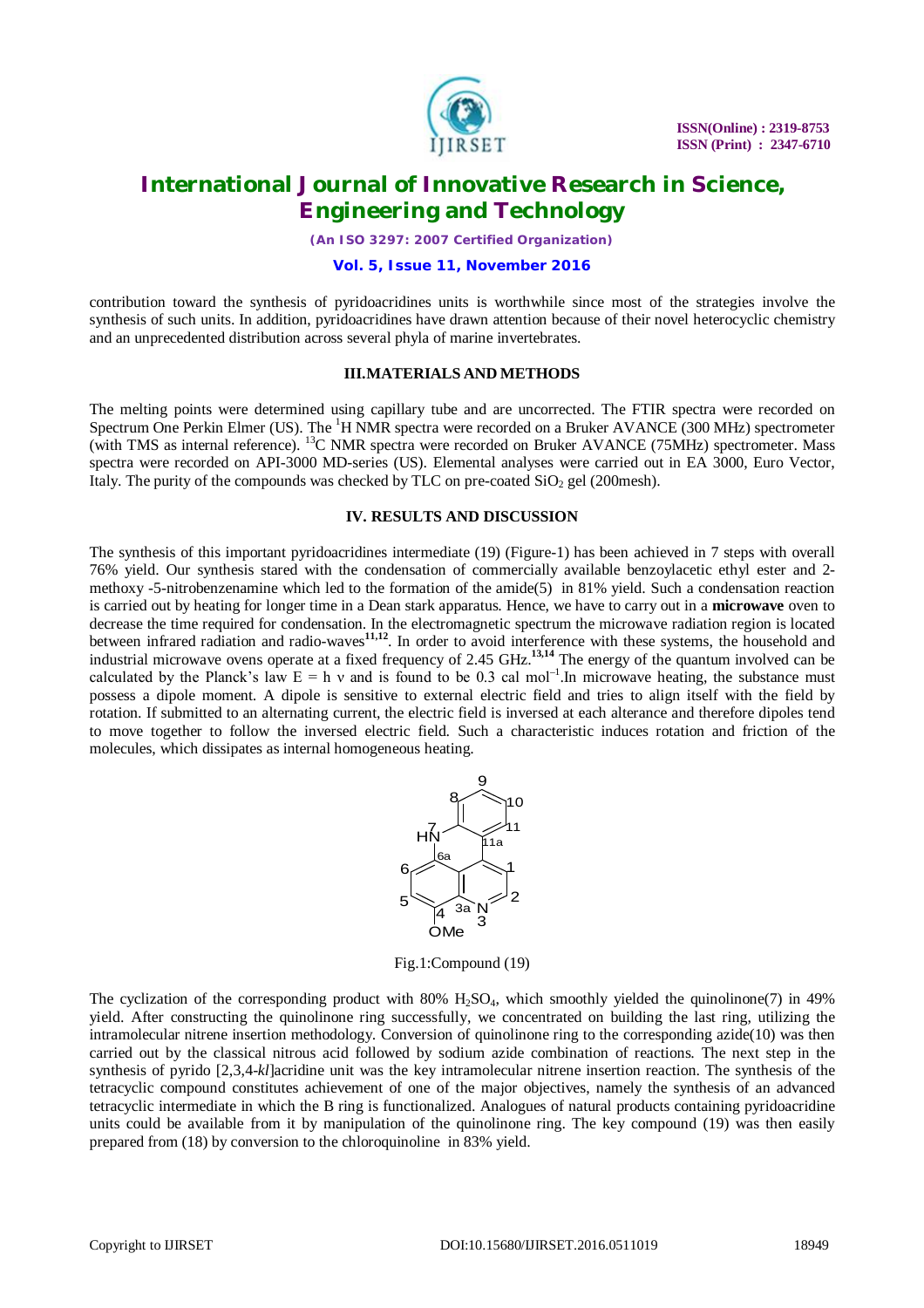

*(An ISO 3297: 2007 Certified Organization)*

**Vol. 5, Issue 11, November 2016**

# **Experimental procedure:**

# *N-***(***2-methoxy-5-nitrophenyl)-3-oxo-3-phenylpropanamide (5)*:

A mixture of 2-methoxy-5-nitroaniline (0.009mol) and benzoylacetic ethyl ester (0.009mol) was irradiated in a microwave oven at 100% intensity for 7 min. The reaction mixture was taken out of microwave oven and was allowed to cool. The yellow coloured solid was recrystallized from chloroform .Yield 3.56 g, 81%, yellow crystals, m p 183-  $185^{\circ}$ C (lit.<sup>15</sup>).

MS: *m*/*z* 314 (M+). 1H NMR(CDCl3): 4.02 (s, 3H), 4.08 (s, 2H), 6.86 (d, *J* = 8.4 Hz,1H), 7.60 (s, 5H), 8.0 (m, 2H).Anal. calcd. for C<sub>16</sub>H<sub>14</sub>N<sub>2</sub>O<sub>5</sub>:C 61.14, H 4.49, N 8.91; found: C 60.98, H 4.53, N 8.78

# 8-methoxy-5-nitro-4-phenylquinolin-2(1*H*)-one was prepared as per procedure reported in literature**<sup>16</sup>** . *8-methoxy-5-nitro-4-phenylquinolin-2(1H)-one (7):*

N-(2-Methoxy-5-nitrophenyl)-3-oxo-3-phenylpropanamide (0.014mol) was stirred in H<sub>2</sub>SO<sub>4</sub> (80%, 100 ml) at 75<sup>o</sup>C for 1 hour. The reaction mixture was cooled to room temperature and poured into ice water. The resulting solution was then neutralized with  $Na_2CO_3$  and the  $Na_2SO_4$  which separated was removed by filtration and the filtrate was extracted with CH<sub>2</sub>Cl<sub>2</sub> (30X4 ml) and the combined extracts were dried (MgSO<sub>4</sub>) and the solvent was evaporated under reduced pressure. The crude product obtained was recrystallized from toluene. to give yield: 2.030 g, 49%, orange solid, m.p. 155-158<sup>0</sup>C.MS: *m*/*z* 296 (M+). **<sup>1</sup>H NMR** (CDCl3): 9.853(s, 1H; H-1) ,7.643-7.692(m, 5H; Ar H- 2',3',4',5',6'),7.518- 7.548(d,1H ; H-6), (J = 9 Hz),6.982 -6.952(d, 1H; H-7), (J = 9 Hz), 5.728 (s, 1H; H-3), 3.982 (s, 3H; -OCH3).IR:3370(ν amide N-H),1624.93 (ν amide C=O),1605.65 (ν Ar C=C),1326.99 and 1514.48 (ν –NO2),1017.07 (ν C-O) **<sup>13</sup>C-NMR**: 159.9(C-2, C=O), 158.8 (C-8), 139.7 (C-5), 139.0 (C-7), 137.1 (C-6),129.5 (C-4), 128.4(C-8a),128.2 (C-4a), 127.5 (C-3),127.3 (C-1'), 125.2(C-2'),123.4 (C-3'), 120.7 (C-5'),115.6 (C-6'),111.4 (C-4'),56.2(-OCH3). Anal. calcd. for C<sub>16</sub>H<sub>14</sub>N<sub>2</sub>O<sub>5</sub>:C 64.86, H 4.08, N 9.46; found: C 65.02, H 4.22, N 9.65

# *5- amino-8-methoxy-4-phenylquinolin-2(1H)-one (10):*

5- Amino-8-methoxy-4-phenylquinolin-2(1*H*)-one was prepared from 8-methoxy-5-nitro-4-phenylquinolin-2(1*H*)-one (0.005mol) , Zn dust (0.006 mol) in methanol (5ml) and 90% HCOOH (2.5ml) After completion of the reaction (monitored by TLC), the mixture was filtered off. The organic layer was evaporated and the residue dissolved in CHCl<sub>3</sub> and washed with saturated NaCl. The organic layer upon evaporation gave the yellow crystalline product of 5- amino-8-methoxy-4-phenylquinolin-2(1H)-one,( yield: 78%), m.p. 216-218°C (lit.<sup>15</sup>).

# *5-azido-8-methoxy-4-phenylquinolin-2(1H)-one (14)***:**

5-azido-8-methoxy-4-phenylquinolin-2(1*H*)-one was prepared from 5-amino-8-methoxy-4-phenylquinolin-2(1*H*)-one (0.007 mol), concentrated  $H_2SO_4$  (1.72 ml), sodium nitrite (0.001mol) and sodium azide (0.001mol), The mixture was stirred for 10 minutes at room temperature, then more water  $(3 \text{ ml})$  was added and the mixture was cooled to  $0-5^{\circ}\text{C}$  in an ice water bath. A solution of sodium nitrite (0.001mol) in water (5 ml) was carefully added drop wise and the mixture was stirred for 45 minutes. With constant stirring, a solution of sodium azide (0.001mol) in water (5 ml) was then added drop wise and stirring was continued for a further 40 min. The reaction mixture was poured into water (30 ml), and the resulting solution neutralized with Na<sub>2</sub>CO<sub>3</sub> and extracted with CH<sub>2</sub>Cl<sub>2</sub> (3  $\times$  40 ml). The organic extracts were dried ( $MgSO<sub>4</sub>$ ), filtered, and the solvent was evaporated under reduced pressure. The yellow crystalline solid of 5azido-8-methoxy-4-phenylquinolin-2(1H)-one was obtained, (yield:  $90\%$ ), m.p.  $261^0C$ .

# *4-methoxy -3H-pyrido [2,3,4-kl]acridin-2(7H)-one(16):*

5-Azido-8-methoxy-4-phenylquinolin-2(1*H*)-one (2 mmol) was refluxed in xylene for 1.5 hours. The reaction mixture was cooled to room temperature and left overnight. The solid, which separated, was collected by filtration and washed with petroleum ether (bp 40–60°C, 25 ml). The dark brown residue thus obtained was purified by column chromatography using silica gel adsorbent. Elution with mixture of ethyl acetate and ethanol (4:2) followed by distillation for recovery of solvent. Yield: 0.39 g ,75%, brown crystalline solid, m. p. 270 °C (lit<sup>15</sup>. m.p.270°C).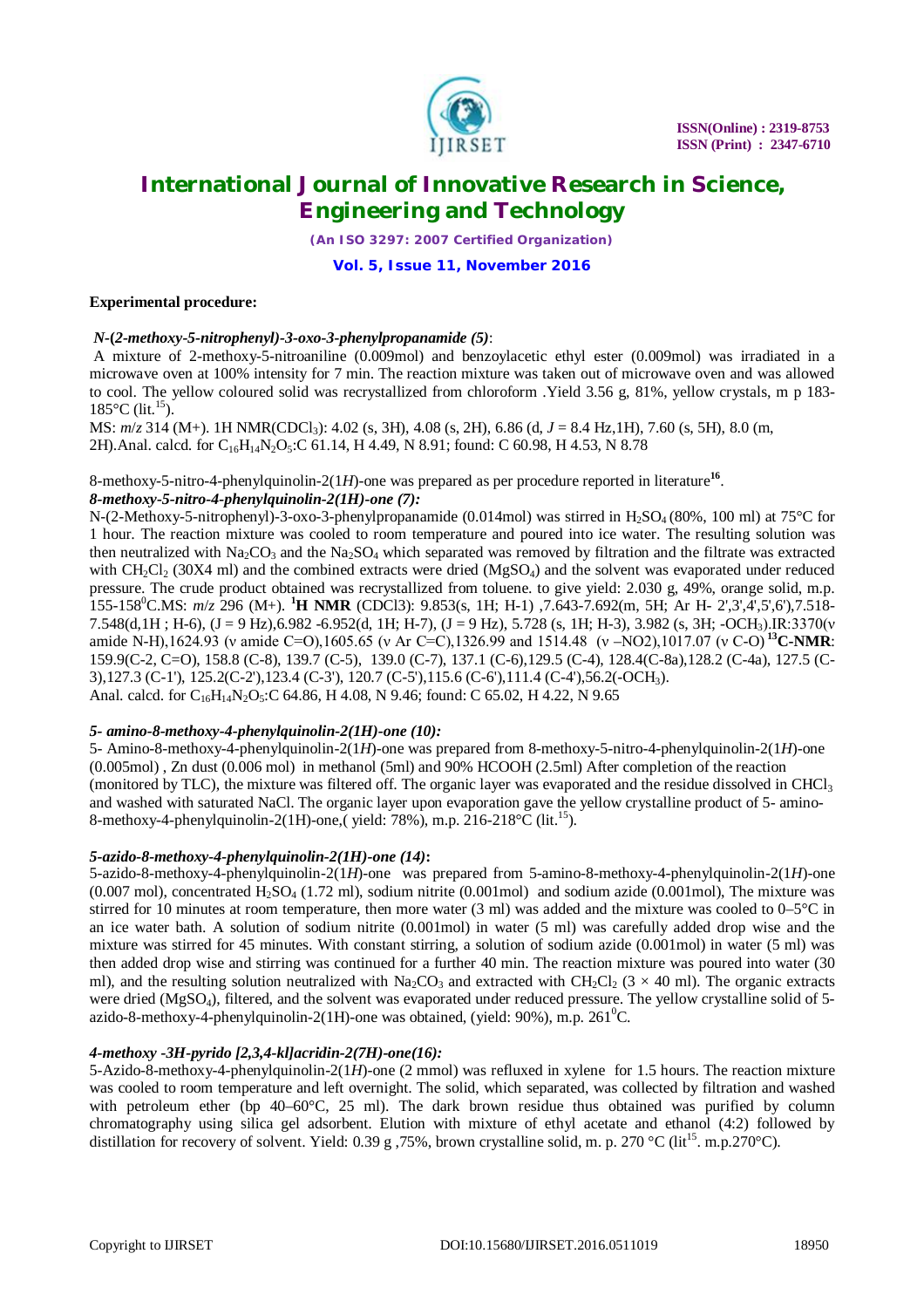

*(An ISO 3297: 2007 Certified Organization)*

## **Vol. 5, Issue 11, November 2016**

## *2-chloro-4-methoxy -7H-pyrido[2,3,4-kl]acridine(18):*

4-Methoxy -3-H-pyrido  $[2,3,4-kl]$ acridin-2(7H)-one ( 0.75mmol) was refluxed in POCl<sub>3</sub> (30 ml) for 1 hour. The reaction mixture was cooled to room temperature and poured into water (50 ml). The resulting solution was neutralized with solid  $Na<sub>2</sub>CO<sub>3</sub>$  and the solid, which separated, was collected by filtration . Yield: 1.74g, 83%, red crystalline solid,m.p.202 $^{\circ}$ C (lit<sup>15</sup>. m.p.202 $^{\circ}$ C).

# *Formation of 4-methoxy -7H-pyrido [2,3,4-kl] acridine (19):*

A suspension of 2-chloro-4-methoxy -*7H*-pyrido [2,3,4-*kl*]acridine (0.002mol) , Zn dust (0.006 mol) in methanol (5ml) was stirred with 90% HCOOH (2.5ml) at room temperature. After completion of the reaction (monitored by TLC), the mixture was filtered off. The organic layer was evaporated and the residue dissolved in  $CHCl<sub>3</sub>$  and washed with saturated NaCl. The organic layer upon evaporation gave the red crystalline product of **4-methoxy -7***H***-pyrido [2,3,4** *kl*] acridine. Yield: 0.94 g ,76%), m.p. 224 °C (lit.<sup>15</sup>).

# **BIOLOGICAL RESULTS**

The cytotoxic activity of compounds **16**, 18 and **19** was tested in murine limphoma (P388D), human cell lung carcinoma (A549), human colon carcinoma (HT-29), and human melanoma (SK-MEL-28) cell lines and the results are detailed in **Table 1**. All those compounds present cytotoxic activity. A comparison of the activity of our tetracyclic compounds **16–19** with ascididemine **1;** shows a minor activity for **16&19**, although **18** has a similar potency. Finally, the tetracyclic compound **18** presented an excellent cytotoxic activity, especially against human cell lung carcinoma (A-549) and human melanoma (MEL-28).

| Compound     | A549  | <b>P-388D</b> | $HT-29$ | SK-MEL-28 |
|--------------|-------|---------------|---------|-----------|
| - 1 <b>a</b> | 0.02  | 0.33          | 0.35    | 0.003     |
| 16           | 4.32  | 4.32          | 21.37   | 4.16      |
| 18           | 0.004 | 0.03          | 0.16    | 0.009     |
| 19           | 4.25  | .08           | 4.31    | 4.31      |

Table 1. Cytotoxic activity IC50 (ìM) of compounds 1, 16, 18&19

[a] Tested on related HCT-116 line cells.<sup>17</sup>

# **V. CONCLUSION**

We have successfully synthesized pyrido [2,3,4-kl]acridine unit. The route we present here involves two important key steps, cyclization to form the quinolinone moiety by utilization of microwave irradiation and intramolecular nitrene insertion to build a tetracyclic system. Microwave irradiation reduced reaction time dramatically, increases product yield and enhance product purities by reducing unwanted side reactions.

This new synthetic route to pyrido [2,3,4-kl]acridine unit has substantially reduced synthesis time and uses less reagents compared to the reported procedure.<sup>18</sup> Analogues of natural products containing pyridoacridine units could be available from it by manipulation of the quinolinone ring. Some of them are Arnoamine B, Arnoamine A, Norsegoline , Styelsamine D, Cystodytins –A, Methyl ether, Cystodytin J, Amphimedine, Eupomatidine, Eilatiane. Above table result shown that compound 5 have selective cytotoxicity towards the carcinoma(A-549) and human melanoma (MEL-28).

## **VI. ACKNOWLEDGEMENTS**

Authors are thankful to Department of Chemistry, University of Mumbai, Mumbai for the facilities and to The Advanced Centre for Treatment, Research and Education in Cancer (ACTREC),Kharghar, Navi Mumbai for biological testing .PSZ thanks Bharati Vidypeeth college of Engineering,Navi Mumbai for Support.